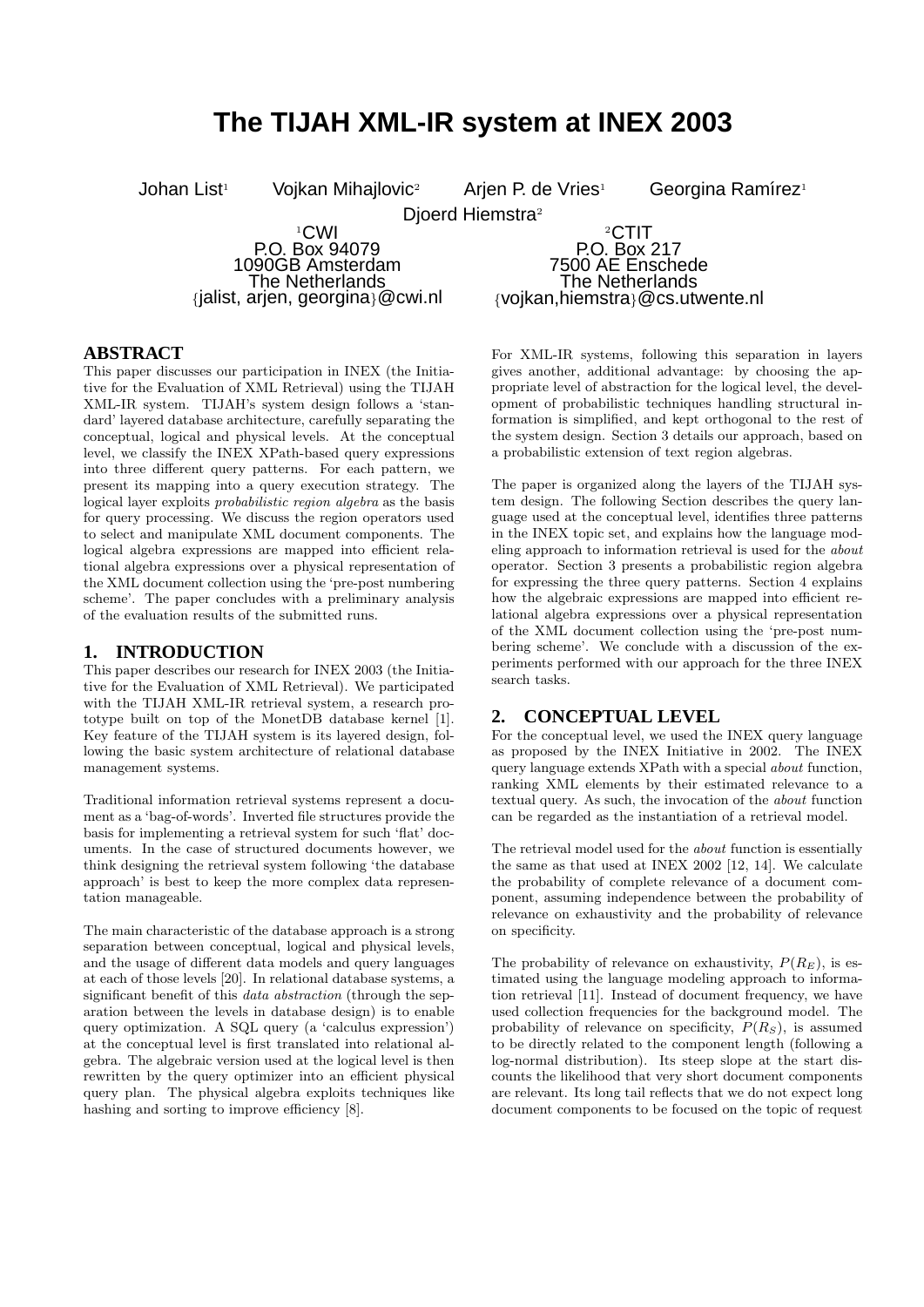either.

The language model as used by our system disregards structure within a document component, i.e., the model treats a document component as a 'flat-text' document. This model property, and an informal inspection of the INEX 2003 topic list, led us to use only a subset of possible location step axes within an *about* function call; we only used the *descendant*or-self::qname location step axis. Allowing other axes, like sibling::qname or following::qname requires correct probabilistic modeling for estimating probabilities in the language model, which our model did not offer at the time of evaluation.

Table 1: SCAS and VCAS pattern set. Note that xp, xp2, axp, axp1 and axp2 are location steps, and  $'t/p'$  denotes any set of terms or phrases to search

| for.              |                                                         |  |  |
|-------------------|---------------------------------------------------------|--|--|
| Pattern           | Pattern definition                                      |  |  |
| $P_{1}$           | xp[about(axp, 't/p')]                                   |  |  |
| $P_{2}$           | $xp[about(axp1, 't1/p1')$ AND about( $axp2, 't2/p2')$ ) |  |  |
|                   | $xp[about(axp1, 't1/p1') \tOR about(axp2, 't2/p2')]$    |  |  |
| $P_{\mathcal{S}}$ | $xp[about(axp1, 't1/p1')]/xp2[about(axp2, 't2/p2')]$    |  |  |
|                   | $xp[about(axp1, 't1/p1')] // xp2[about(axp2, 't2/p2')]$ |  |  |

Since we did not have an automatic query processing facility, we processed the queries manually but in a mechanic fashion. Processing the INEX query patterns takes place in two steps:

- $\bullet$  classify the query into (a sequence of) three basic query patterns (shown in Table 1);
- create a query plan to process the queries. The query patterns are visualized in Figure 1.

The basic pattern for all XPath based queries is the single location step, as defined in [7], augmented with an about function call (pattern  $P_1$  in Table 1). When referring to, for example  $xp$ , we refer to the node-set representing the location step xp; in other words, a path leading to a certain location (or node) in the XML syntax tree. The first query pattern consists of one location step to identify the nodes to be retrieved, ranked by an about expression over a node-set reached by a second location step. The two other (more complex) patterns  $P_2$  and  $P_3$  are essentially multiple interrelated instances of the basic pattern  $P_1$ . The XPath location steps may also apply (Boolean) predicate filters, e.g. selecting nodes with a particular value range for yr.

#### **3. LOGICAL LEVEL**

The logical level is based on a probabilistic region algebra. Region algebra was introduced by Burkowski [2], Clarke et al. [3], and Tova and Milo [4]. The aim of the earliest text region algebra approaches has been to enable structured text search. Later, it has been applied to related tasks as well, including search on nested text regions [13], processing of structured text [17], and ranked retrieval from structured text documents [15].

The basic idea behind region algebra approaches is the representation of text documents as a set of 'extents', where



Figure 2: Example XML syntax tree with start and endpoint assignment.

each extent is defined by its starting and end position. The application of the idea of text extents to XML documents is straightforward. If we regard each XML document instance as a linearized string or a set of tokens (including the document text itself), each component can then be considered as a text region or a contiguous subset of the entire linearized string. Therefore, a text region a can be identified by its starting point  $s_a$  and ending point  $e_a$  within the entire linearized string. Figure 2 visualizes an example XML document (as a syntax tree) with the start point and end point numbering for the nodes or regions in the tree. As an example, the bdy-region corresponds to (closed) interval [5..24].

Let us introduce the basic set of region operators. We use capital letters  $(A, B, C)$  to denote the region sets, and their corresponding non-capitals to denote regions in these region sets  $(a, b, c)$ . The operators take region sets as input and give a result which is again a region set. The definition of region operators is given in Table 2. Interval operator  $I(t)$ returns the region set representing the occurrences of term t as a content word in the XML document; note that it gives a result set in which  $s_a = e_a$  for every region, assuming t is a single term and not a phrase. Location operator  $L(xp)$ denotes the sequential application of XPath location steps, i.e., axis- and node-tests (a definition of axis- and node-tests can be found in [16]). Optionally, location step operator L also processes predicate tests on node or attribute values specified in the XPath expression.

Table 2: Region Algebra Operators.

| Operator               | Operator definition                                               |
|------------------------|-------------------------------------------------------------------|
| I(t)                   | ${a s_a, e_a \text{ are pre and post index of term t}}$           |
| L(xp)                  | $C = XPath(xp)$                                                   |
| $A \triangleright B$   | ${a a \in A \land b \in B \land s_a \leq s_b \land e_a \geq e_b}$ |
| $A \triangleleft B$    | ${a a \in A \land b \in B \land s_a \geq s_b \land e_a \leq e_b}$ |
| $A \wedge B$           | ${c c \in A \land c \in B}$                                       |
| $A \bigtriangledown B$ | ${c c \in A \lor c \in B}$                                        |

Table 3 expresses the patterns identified in the previous Section using region algebra operators (ignoring ranking for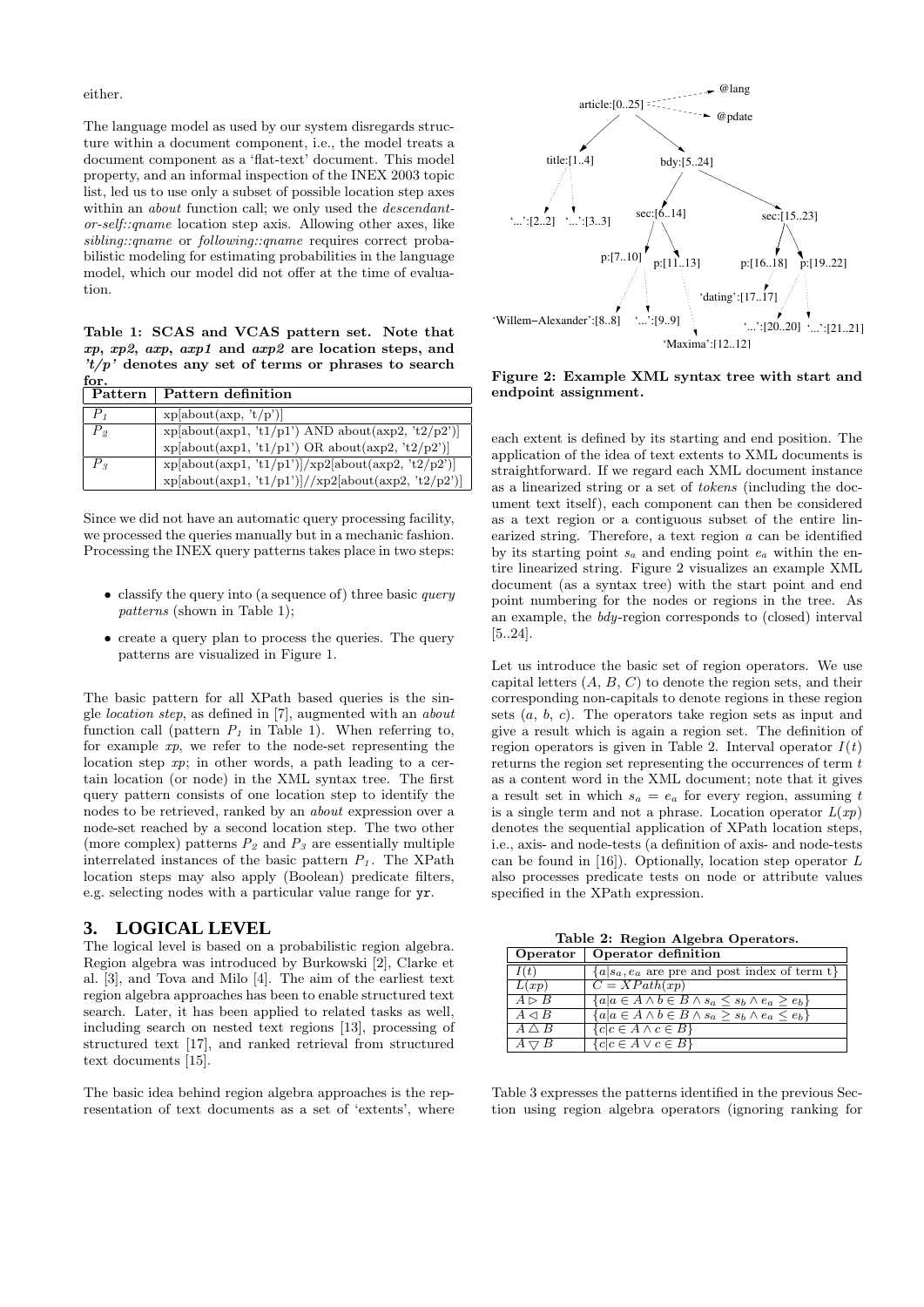

Figure 1: Example instances of the three defined patterns.

Table 3: Pattern definitions based on pure region algebra operators.

| Pattern                           | Algebraic expression                                                                                                                                 |
|-----------------------------------|------------------------------------------------------------------------------------------------------------------------------------------------------|
| $P_1(xp, axp)$                    | $L(xp) \triangleright (L(axp) \triangleright I(t))$                                                                                                  |
|                                   | $L(xp) \triangleright ((L(axp) \triangleright I(t_1)) \triangle (L(axp) \triangleright I(t_2)) \triangle  \triangle (L(axp) \triangleright I(t_n)))$ |
| $P_2(xp, \alpha xp1, \alpha xp2)$ | $P_1(xp, axp1) \triangle P_1(xp, axp2)$                                                                                                              |
|                                   | $P_1(xp, axp1) \bigtriangledown P_1(xp, axp2)$                                                                                                       |
| $P_3(xp1, xp2, exp1, exp2)$       | $P_1(xp2,axp2) \triangleleft P_1(xp1,axp1)$                                                                                                          |

now). Pattern 1 distinguishes between term  $(t)$  and phrase expressions  $(p = \{t_1, t_2, ..., t_n\})$ . Patterns 2 and 3 are rewritten into several interrelated instances of pattern 1. Table 4 introduces a probabilistic extension of the pure region algebra operators. In order to introduce ranking, we extend the notion of region with its relevance score; i.e., every region a has an associated relevance score  $p_a$ . In cases where pure region algebra operators are used, the value of the introduced relevance score is equal to a predefined default value (e.g.,  $p_a = 1$ ) for each resulting region in a region set.

Table 5 gives the probabilistic region algebra expressions corresponding to the INEX query patterns identified before. The  $tp1$  is used to denote  $'t1/p1'$  or the combination of 't1/p1' and 't2/p2' (the choice between these options is made at the conceptual level). Similarly,  $tp2$  is either ' $t2/p2$ ' or a combination of  $t\frac{2}{p^2}$  and  $t\frac{1}{p^1}$ .

Expressing query plans using the operators given in Table 4 preserves data independence between the logical and the physical level of a database. Similarly, these operators enable the separation between the structural query processing and the underlying probabilistic model used for ranked retrieval: a design property termed content independence in [6]. The instantiation of these probabilistic operators is implementation dependent and does not influence the global system architecture. This gives us the opportunity to change the probabilistic model used or to modify the existing model while keeping the system framework, creating the opportunity to compare different probabilistic models with minimal implementation effort.

#### **4. PHYSICAL LEVEL**

The physical level of the TIJAH system relies on the MonetDB binary relational database kernel [1]. This Section details implementation and execution strategy for each of the patterns.

The text extents used at the logical level are represented by XML text regions at the physical level, and encoded using a preorder/postorder tree encoding scheme, following [9, 10]. The XML text regions are stored as three-tuples  $\{s_i, e_i, t_i\}$ , where:

- $s_i$  and  $e_i$  represent the start and end positions of XML region i;
- $t_i$  is the (XML) tag of each region.

The set of all XML region tuples is named the node index  $N$ . Index terms present in the XML documents are stored in a separate relation called the *word index*  $W$ . Index terms are considered text regions as well, but physically the term identifier is re-used as both start and end position to reduce memory usage. The physical layer has been extended with the text region operators shown in Table 6. Boolean predicate filters are always applied first. For further details on this indexing scheme, refer to [5, 14].

## **4.1 Pattern 1**

Pattern 1 for VCAS Processing pattern 1 in Table 1 requires two basic steps: relating node-sets  $xp$  and  $axp$  to each other, and processing the about operator. Nodesets xp and  $\alpha xp$  must have a parent - descendant<sup>1</sup> structural relation-

<sup>1</sup>Parent - child relationships are considered a specific variant of parent - descendant relationships.

Table 6: Text region operators at the physical level.

|                         | Operator   Definition                                         |
|-------------------------|---------------------------------------------------------------|
| $a \supset b$           | true $\iff$ $s_b > s_a \land e_b < e_a$                       |
| $a \subset b$           | true $\iff$ $s_a > s_b \land e_a < e_b$                       |
| $A \bowtie_{\supset} B$ | $\{(s_a, s_b)  a \leftarrow A, b \leftarrow B, a \supset b\}$ |
| $A \bowtie_{\sub} B$    | $\{(s_a, s_b)  a \leftarrow A, b \leftarrow B, a \subset b\}$ |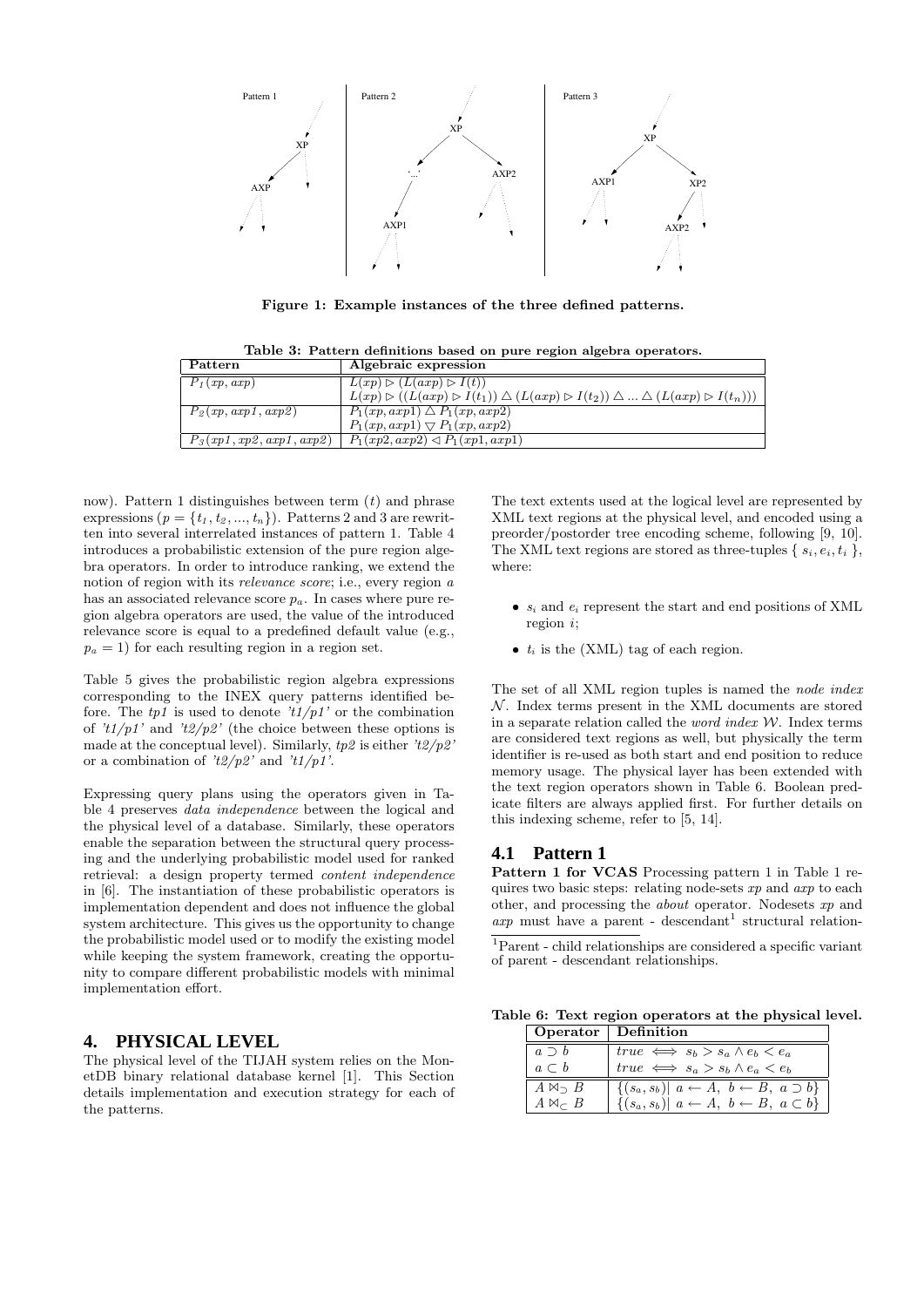Table 4: Probabilistic region algebra operators. Note that the "ranked containing" and "ranked and" operators are used to define the about function.

| Operator               | Operator description               | Operator usage examples                                                                                                           |
|------------------------|------------------------------------|-----------------------------------------------------------------------------------------------------------------------------------|
| $A \triangleright B$   | ranked containing (based on $LM$ ) | $L(axp) \triangleright I(t)$                                                                                                      |
| $A \triangleright B$   | average containing                 | $L(xp) \triangleright (L(axp) \triangleright I(t))$                                                                               |
| $A\Delta B$            | ranked and (based on LM)           | $L(xp) \triangleright ((L(axp) \triangleright I(t_1)) \Delta (L(axp) \triangleright I(t_2)))$                                     |
| $A \triangleleft B$    | average contained                  | $(L(xp1) \triangleright (L(axp1) \triangleright I(t_1))) \trianglelefteq (L(xp2) \triangleright (L(axp2) \triangleright I(t_2)))$ |
| $A \wedge B$           | complex and                        | $(L(xp) \triangleright (L(axp1) \triangleright I(t_1))) \triangle (L(xp) \triangleright (L(axp2) \triangleright I(t_2)))$         |
| $A \bigtriangledown B$ | complex or                         | $(L(xp) \triangleright (L(axp1) \triangleright I(t_1))) \bigtriangledown (L(xp) \triangleright (L(axp2) \triangleright I(t_2)))$  |

Table 5: Pattern definitions based on probabilistic region algebra operators.

| Pattern                                     | Algebraic expression                                                                                                                        |
|---------------------------------------------|---------------------------------------------------------------------------------------------------------------------------------------------|
| $P_1(xp, axp, t)$                           | $L(xp) \triangleright (L(axp) \triangleright I(t))$                                                                                         |
| $P_1(xp, axp, p)$                           | $L(xp) \trianglerighteq ((L(axp) \triangleright I(t_1)) \Delta(L(axp) \triangleright I(t_2)) \Delta  \Delta(L(axp) \triangleright I(t_n)))$ |
| $P_2(xp, \alpha xp1, \alpha xp2, tp1, tp2)$ | $P_1(xp, axp1, tp1) \triangle P_1(xp, axp2, tp2)$                                                                                           |
|                                             | $P_1(xp, axp1, tp1) \nabla P_1(xp, axp2, tp2)$                                                                                              |
| $P_3(xp1, xp2, exp1, exp2, tp1, tp2)$       | $P_1(xp2,axp2(tp2) \trianglelefteq P_1(xp1,axp1(tp1)$                                                                                       |



Figure 3: Physical query plan for pattern 1.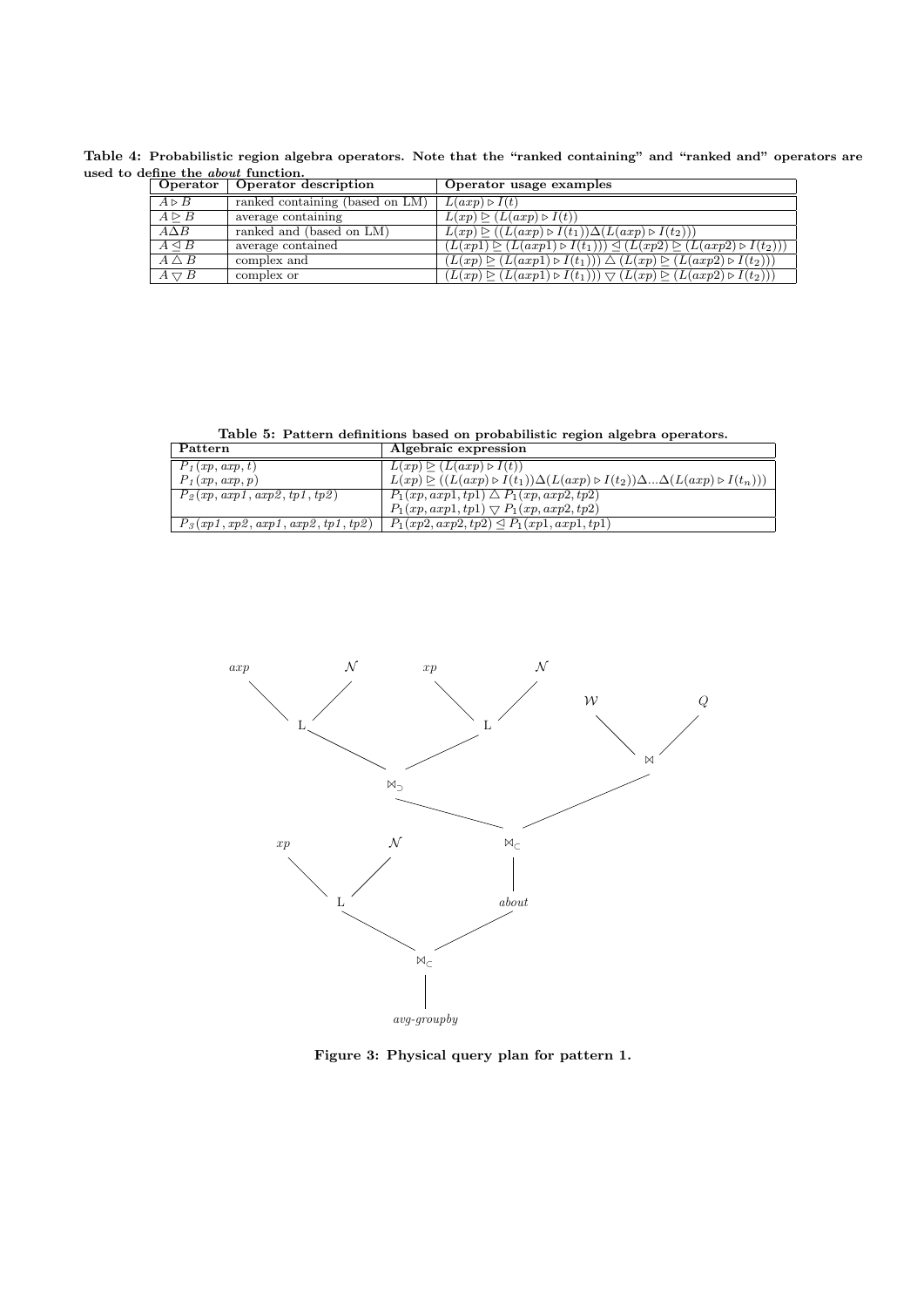ship. So, the pattern is processed as follows (visualized in Figure 3):

- Determine the correct axp node-set for ranking. On the physical level, this is done by executing a containment join between the node-sets xp and axp:  $\alpha x p \mathbb{N} \subset x p$ . The result of this containment join is cxp or the set of those nodes of axp which are contained within nodes in xp;
- Perform the *about* operation on the nodes in  $\exp$  (the combination of  $\triangleright$  and  $\Delta$  operators on the logical level);
- Return the ranking for the xp node-set, based on the rankings of the nodes present in cxp. Note that it is possible that the ranking returns a ranking for multiple axp descendant nodes for a single xp node (for example, multiple sections within an article). In that case, we take the **average** as the final score for the  $xp$ node in question. This step is the physical equivalent of the logical  $\triangleright$  (one descendant of the type of  $\exp$ ) or logical  $\geq$  (multiple descendants of the type of  $\exp$ ) operator.

Pattern 1 for SCAS The processing of pattern 1 for the SCAS run does not differ from the processing performed for the VCAS run. The containment join will automatically remove those xp nodes not containing one or more axp nodes. This ensures only the 'correct' axp nodes, those within a node from the xp node-set, will be ranked.

# **4.2 Pattern 2**

Pattern 2 for VCAS For the processing of pattern 2 for the VCAS scenario, we assume that conjunctions and disjunctions specified in the query relate to the structure, and never to the query terms. In case node-sets  $\frac{axp1}{}$  and axp2 are equal, the pattern is rewritten to a pattern 1. If the node-sets  $exp1$  and  $exp2$  are not equal, it is possible these node-sets represent completely different parts of the  $(sub)$ tree below xp, as depicted in Figure 1. In path-based terms, if the (sub)tree starting at xp does not contain both paths  $exp1$  and  $exp2$ , that  $xp$  tree cannot be relevant for the strict scenario.

However, for a more vague query scenario, we argue that the absence of a descendant node does not render the requested (ancestor) target node irrelevant completely. Consider the following expression:

```
/article[
about(./abstract, 'information retrieval')
        AND about(.//section, 'XML data')
]
```
If an article contains no abstract, but it does score on 'XML data' in one or more of the sections, the question is whether the article is completely irrelevant. For a vague retrieval scenario this might not be the case. Therefore, we decided to process these expression types as follows. We split up the expression into a series of pattern 1 expressions, and combine the results of the individual pattern 1 executions. The example above is split up into the following two pattern 1 expressions:

- /article[about(./abs, 'information retrieval XML data')] - /article[about(.//sec, 'information retrieval XML data')]

Both subpatterns are processed as pattern 1. The two resulting node-sets need to be combined for a final ranking. An intuitive combination function for the  $\triangle$  operator is taking the minimum of the (non-zero) descendant scores, and for the  $\nabla$  operator the **maximum**. Note that, alternatively, a more formal probabilistic choice would be to use product and sum instead of minimum and maximum; whether this yields better results is an open question for further research.

Pattern 2 for SCAS For the SCAS scenario, all of the descendant nodes present in  $\alpha x p1$  and  $\alpha x p2$  need to be present in the context of an xp node. In path-based terms: if the path xp does not contain both a path  $\alpha xp1$  and a path  $\alpha xp2$ , the path  $xp$  cannot be relevant. We filter out those  $xp$  paths, not containing both the axp1 and axp2 paths. This additional filtering step and the choice of operator to implement the complex 'and'  $(\triangle)$  and 'or'  $(\nabla)$  operators define together the difference between strict and vague scenarios.

# **4.3 Pattern 3**

Pattern 3 for VCAS Pattern 3 can be processed like pattern 2, except for the fact that the target element now lies deeper in the tree. We process this pattern by first splitting it up into multiple instances of pattern 1:

```
- xp[about(axp1, 't1/p1 t2/p2')]
```

```
- xp/xp2[about(axp2, 't1/p1 t2/p2')]
```
The pattern 1 execution already provides for aggregation of scores of a set of nodes of the same type, within a target element. The question remains however how to combine the scores of the nodes present in node-sets  $\langle xp/axp1 \rangle$  and  $\sqrt{xp/xp^2/axp^2}$ . Like before, these node-sets can represent nodes in completely different parts of the (sub)tree.

Based on the observation that the user explicitly asks for the nodes present in the  $/xp/xp2$  node-set, we decided to use the rankings of those nodes as the final rankings. The first about predicate reduces node-set xp to those nodes for which a path  $\alpha x p1$  exists. For the vague scenario however, we argue that absence or presence of axp1 does not really influence target element relevance (similar to pattern 2 in subsection 4.2).

Summarizing, the first about predicate in the pattern mentioned at the start of this subsection is dropped, rewriting the resulting pattern to a pattern 1 instance:

```
/xp/xp2[about(axp2, 't1/p1 t2/p2')]
```
This results in the following execution strategy for pattern 3 under the VCAS scenario: remove all about predicates from all location steps, except for the about predicate on the target element.

Pattern 3 for SCAS The processing of pattern 3 for the SCAS scenario is stricter in the sense that we can not simply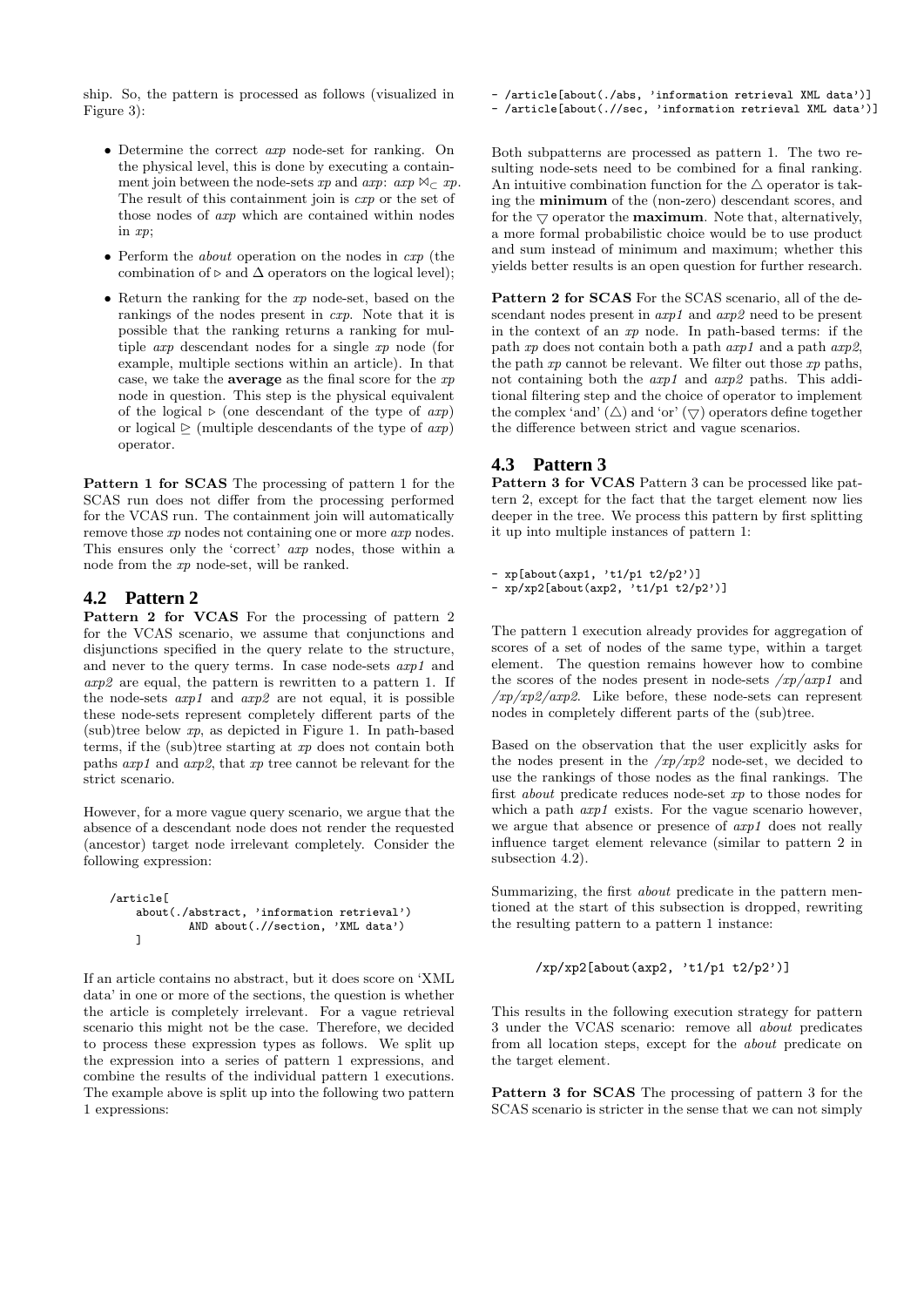drop intermediate about predicates, as we did for the VCAS scenario. The general procedure consists of:

- splitting up the pattern into separate location steps;
- structural correlation of the resulting node-sets of each location step.

The target elements are ranked by their corresponding about predicate only; thus, ignoring the scores produced for the other about clauses in the query. Like in pattern 1, the target element can have multiple descendants; in that case, the descendants' scores are averaged to produce the target element scores.

As an example, consider the following expression:

```
/article[about(./abstract, 't1/p1')]
    //section[about(./header, 't2/p2')]
    //p[about(., 't3/p3')]
```
We first split up the above expression into:

```
- /article[(about(./abstract, 't1/p1 t2/p2 t3/p3')]
```
- //section[about(./header, 't1/p1 t2/p2 t3/p3')]
- //p[about(., 't1/p1 t2/p2 t3/p3')]

All of the patterns above produce intermediate result nodesets that have to be structurally correlated to each other. We can choose to perform a top-down correlation sequence, or a bottom-up correlation sequence consisting of containment joins. The choice between a top-down or bottom-up sequence can be an optimization decision, made at runtime by the retrieval system. For example, if a collection contains many paragraph elements, not contained within article elements, the system might decide to limit the amount of unnecessary executed about predicates by choosing a top-down approach. In the current implementation, the patterns are always processed top-down.

#### **5. EXPERIMENTS**

For the content only (CO) topics, we designed three experimentation runs. The first run  $(R_{art})$  represents the baseline run of 'flat-document' retrieval, i.e., retrieval of documents which possess no structure. After examination of the document collection, we decided to perform retrieval of article-components. The second run regarded all subtrees in the collection as separate documents  $(R_{comp})$ . For the third run we re-used the result sets of the second run and used a log-normal distribution to model the quantity dimension  $(R_{comp-logn})$ . To penalize the retrieval of extremely long document components, as well as extremely short document components, we set the mean at 2516. Experiments for INEX 2002 showed that 2516 words was the average document component length of relevant document components according to the strict evaluation function used in INEX 2002. Table 7 gives a summary of our experimentation runs.

For both the SCAS (strict content-and-structure) and VCAS (vague content-and-structure), we submitted one run each

Table 7: Original CO experimentation runs; note that we used a length of 2516 as preferred component length for the  $R_{comp-logn}$  run. The experiments for INEX 2002 showed 2516 was the average document component length of relevant components, according to the strict evaluation function used in INEX 2002.

| Run             | Retr. Unit          | Dimension(s)        | MAP    |
|-----------------|---------------------|---------------------|--------|
| $R_{art}$       | $\{tr('article')\}$ | topicality          | 0.0392 |
| $R_{comp}$      | $\{tr('*)\}$        | topicality          | 0.0387 |
| $R_{comp-logn}$ | $\{tr('*)\}$        | top., quant. (2516) | 0.0374 |

(not mentioned in Table 7); the topics executed according to the conceptual, logical and physical SCAS and VCAS pattern rule-sets as detailed in the previous Sections. The mean average precision (MAP) value of the SCAS run is 0.2595.

The originally submitted CO-runs all used the keywords present in the keyword-element of each topic. Before executing each topics, query stop words were removed using the SMART query stop word list, and all remaining keywords were stemmed with the Porter stemmer. Stop word removal (using the SMART stop word list) and stemming was also performed on the indexed collection terms, as well as the removal of those terms shorter than 2 characters and longer than 25 characters.

We performed several additional CO runs of which the mean average precision values are summarized in Table 8.<sup>2</sup> First, we extracted, for each topic, the terms occurring in the title about clauses  $(T)$  and in the description  $(D)$  and keyword  $(K)$  component text. We then made combinations of the T, D and K keyword sets, and used the combinations in additional runs (TD and TK). Second, we also created COruns where we replaced the log-normal element length prior  $(logn$  runs) with a standard element length prior  $(logs$  runs):

$$
lp(E) = \log(P(E)) = \log(\sum_{t} tf(t, E))
$$

Finally, after observing a big difference in system performance with the approach by Sigurbjörnsson, Kamps and de Rijke [19], which is based on the same language modeling technique, we decided to reproduce their approach of combining surrounding document evidence with element evidence (aw runs).

From the average precision values in Table 8, the following observations are clear:

- large elements should not be discounted (under the current metrics of evaluation; difference between logn and logs runs);
- combining element scores with their surrounding con-

<sup>&</sup>lt;sup>2</sup>The differences between the  $R_{comp}$  and  $R_{comp-logn}$  MAP scores in Tables 7 and 8 originate from the (different) ordering of elements with equal score.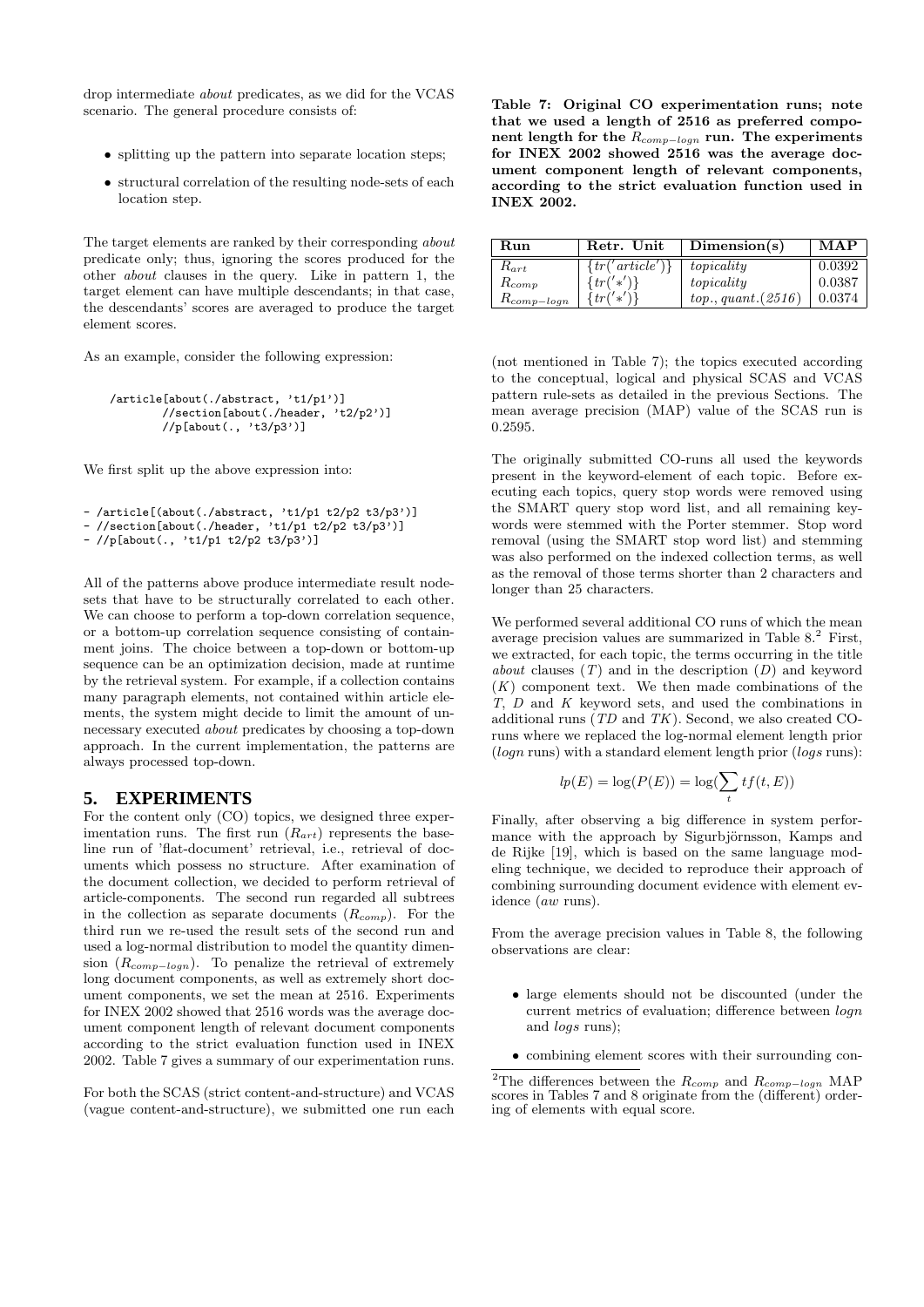Table 8: Mean average precision values for the additional CO runs. The last three columns denote the topic part used for the run: T for title, TD for title and description terms, and TK for title and keyword terms. For evaluation, the strict evaluation measure (for 2003) was used.

| Run                 | Task | K      | тn     | TК     |
|---------------------|------|--------|--------|--------|
| $R_{comp}$          | CO   | 0.0341 | 0.0383 | 0.0447 |
| $R_{comp-logn}$     | CO   | 0.0351 | 0.0390 | 0.045  |
| $R_{comp-logs}$     | CO   | 0.0652 | 0.0766 | 0.0740 |
| $R_{comp-log n-aw}$ | CO   | 0.0697 | 0.0863 | 0.0905 |
| $R_{comp-logs-aw}$  | CΩ   | 0.1043 | 0.1224 | 0.1205 |

text scores appears to improve performance significantly (aw runs);

• in spite of the noise in the description text, using the description terms improves retrieval results (comparing columns  $K$  and  $TD$ ).

We plan to further investigate the cause of the performance difference between the logn and logs runs. One explanation could be that the log-normal's mean value of 2516 words, as desired component size, is not the correct value given the relevance assessments. Another explanation for this discrepancy between evaluation results and our intuition, expressed in the log-normal length prior, could be sought in the current evaluation metrics that reward exhaustivity over specificity.

Besides measuring the effectiveness of our retrieval system, we also measured the efficiency of indexing and querying the collection. Table 9 shows the average topic execution times of all created runs. For a given run, we averaged the topic execution times of the topics in that given run (with CO runs having 36 topics and the SCAS and VCAS runs having 30 topics). All measurements are wallclock timings, measured in seconds. The hardware used for the executions of the runs is an AMD Opteron machine, running at 1.4GHz and having 2GB of main memory. The indexing time is divided into two separate parts:

- the time needed for insertion of data  $T_{insert}$ , measured at 176 seconds;
- $\bullet\,$  the time needed for post-processing  $T_{postprocess},$  measured at 191 seconds. Post-processing consists of determining collection frequencies, component text lengths (component lengths disregarding markup) and indexing of topics.

Memory use of our system varied between 250MB and 1GB, where 1GB was reached when materializing large components, or large component sets (large with regard to the number of components in the result set) for executing the language model. Moreover, memory use was increased by behavior of the database kernel used: the kernel loads tables completely into memory when they are needed, even if not all parts of the table are used. This redundant memory use as a result of loading irrelevant data can be avoided

Table 9: Average topic execution times for all runs, in seconds (wallclock time). Note that the first row is the original article run, performed with keywords only (the K column). The execution times of our originally submitted three runs are displayed in the first three rows and the third column (boldfaced). The other timings are the timings for the additional unofficial runs, and the last two rows show the execution times for our original SCAS and VCAS runs.

| Run                 | Task        | K     | тD    | TК    |
|---------------------|-------------|-------|-------|-------|
| $\bar{R}_{art}$     | CO          | 6.75  |       |       |
| $R_{comp}$          | CO          | 44.08 | 68.19 | 53.22 |
| $R_{comp-logn}$     | CO          | 45.13 | 69.58 | 54.47 |
| $R_{comp-logs}$     | CO          | 45.25 | 69.69 | 54.47 |
| $R_{comp-log n-aw}$ | CO          | 47.16 | 72.22 | 56.80 |
| $R_{comp-logs-aw}$  | CO          | 47.25 | 74.44 | 57    |
| $R_{scas}$          | <b>SCAS</b> |       |       | 35.37 |
| $R_{vcas}$          | VCAS        |       |       | 35.24 |

by, for example, horizontal fragmentation of the tables as in [18]. The extra time needed for the logn and logs runs (when compared to the comp run) can be explained by extra joinoperations against parts of the index, needed for retrieving the component text lengths and calculation of the logarithm values. Also, the aw runs take more execution time as a result of the extra containment joins needed to resolve the specified structural constraints.

The time needed for indexing can be reduced further. First, for the sake of simplicity, the system indexes the full XPath (in string format) for each component in the collection. This full XPath indexing is redundant and can be replaced by a facility to resolve the component XPaths when presenting results to the user, or by a more compact index structure. Second, we are looking into possibilities for encoding other parts of the index into more compact structures, e.g., bitvectors.

## **6. CONCLUSIONS AND FUTURE WORK**

Our participation in INEX can be summed up as an exercise in applying current and state of the art information retrieval technology to a structured document collection. We described a relatively straightforward approach to simplify the implementation of retrieval models that combine structural and content properties. We hope to take advantage of this flexibility to a larger extend in our future research, as the current approach to retrieval has only used a small proportion of all the structural information present in XML documents. Other research includes more extensive experimentation in the area of relevance feedback, and develop a different normalization mechanism to remove the bias of the language model on short components. Lastly, we aim to improve the efficiency of the system, both memory and CPU wise, by applying horizontal fragmentation and encoding of data into more compact structures.

#### **7. REFERENCES**

[1] P. Boncz. Monet: a Next Generation Database Kernel for Query Intensive Applications. PhD thesis, CWI, 2002.